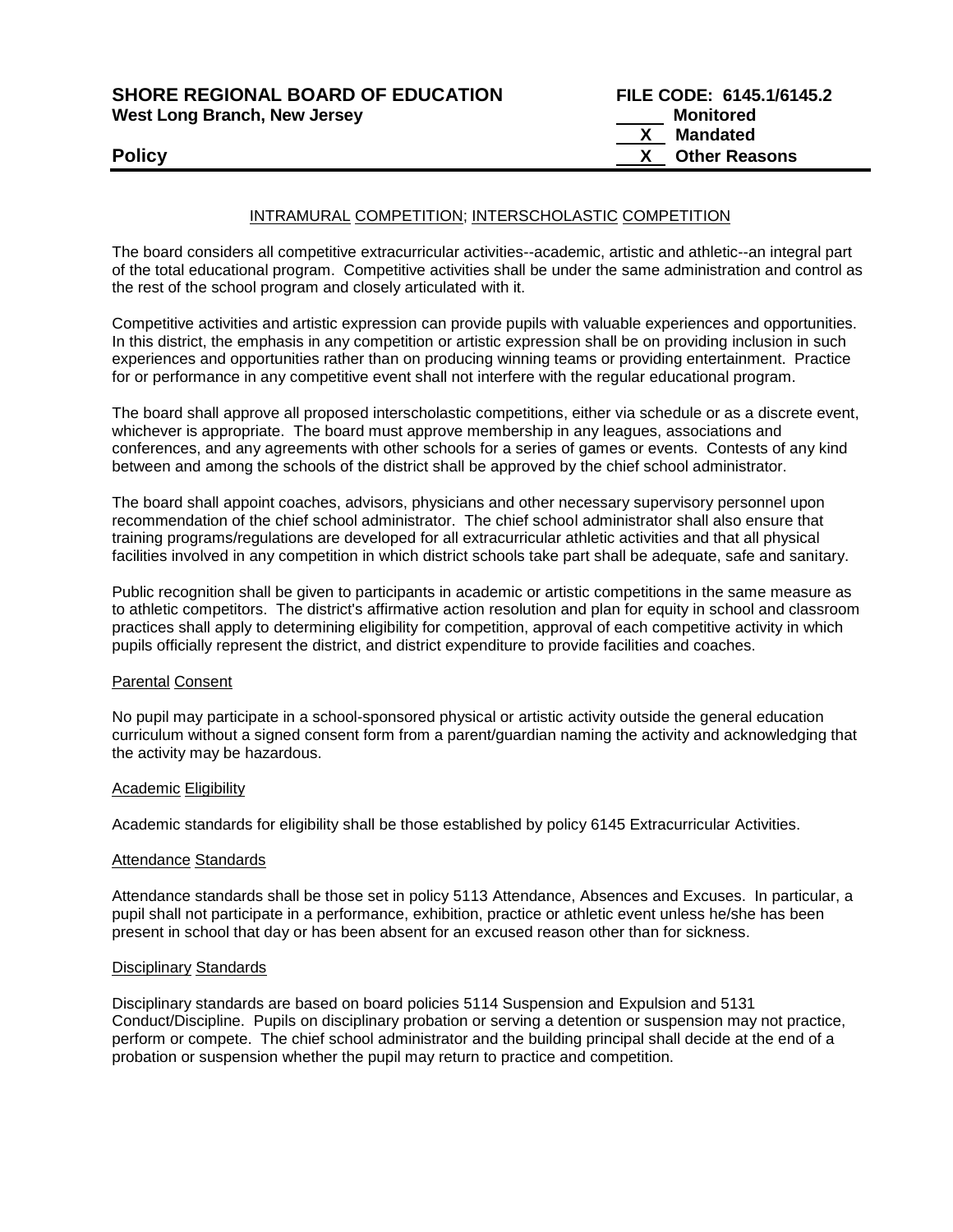## Special Education Pupils

To participate in interscholastic competition, special education students must meet the same requirements listed above and the physical eligibility requirements. Reasonable modifications must be provided to each qualified student seeking to participate in an extra-curricular activity. However, a modification may be denied if, based on an individualized assessment, the modification presents an objective health or safety risk to the student or to others, or where the modification would result in a fundamental alteration to the nature of the program. A fundamental alteration is a modification that provides an objective advantage or disadvantage or requires a change in the rules of competition.

*\*The following section on charter school students is required for school districts with grades 9-12 only.*

## Charter School Students

A district resident student enrolled as a full-time student in grades 9-12 at a charter school who wishes to participate in a particular sport that is not offered by the charter school may participate in the sport if offered by this district upon agreement of both principals. The number of sports programs offered at the charter school shall not factor into the agreement to allow the student to participate.

Charter school students shall be subject to the eligibility requirements and rules for participation for the sport and the district code of student conduct.

## Equality and Equity in Athletic Programs

The district athletic programs shall be operated equitably with regard to the male and female teams including:

- A. Relatively equal numbers of varsity and sub-varsity teams for male and female students;
- B. Equitable scheduling of night games, practice times, locations and number of games for male and female teams;
- C. Equitable treatment that includes staff salaries, purchase and maintenance of equipment and supplies;
- D. Comparable facilities for male and female teams.

#### Physical Eligibility

All pupils in grades six through 12 participating in intramural or interscholastic athletics must be given a medical examination within 365 days prior to the first practice session, with a health history update if the examination was completed more than 60 days prior to the first practice session of the first sport participated in. The medical examination shall be given at the student's medical home, as defined in file code 5141.3 Health Examinations and Immunizations. If a student does not have a medical home, the school physician shall conduct the medical examination. Examinations shall be made available throughout the school year consistent with the district athletic schedule. The examination shall be documented on the form approved by the commissioner of education and include, as a minimum, the components listed in the administrative code. In the event a private physician is used, the medical examination shall not be at the expense of the board of education.

The parents/guardians shall be sent written notification signed by the examining physician testifying to the pupil's physical fitness to participate in athletics. The reason for the physician's disapproval of the pupil's participation shall be included in the notification. The health findings of the medical examination for participation in athletics shall be made part of the general health examination record.

The chief school administrator shall present to the board for adoption procedures for administration of the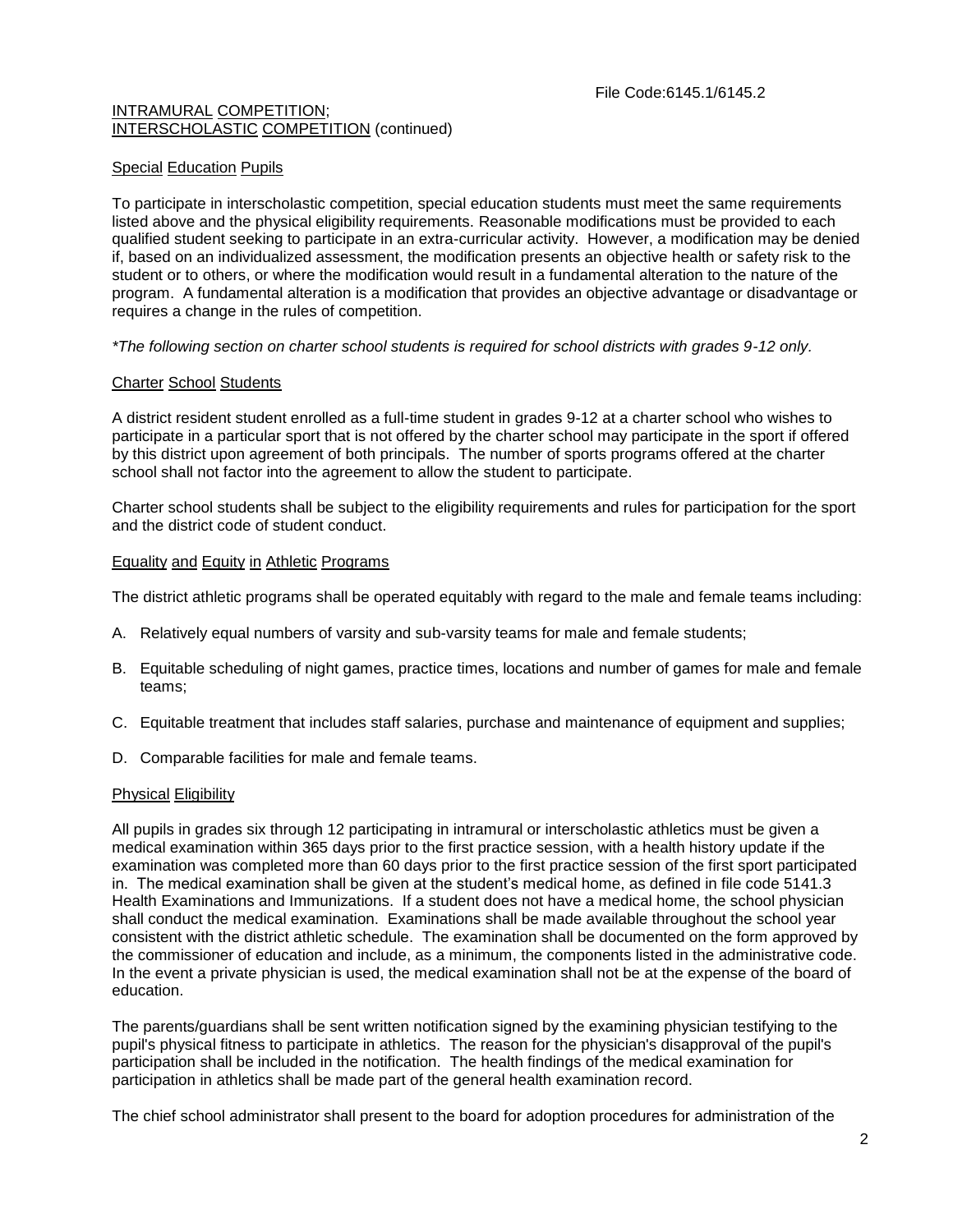required medical examination. The procedures for the medical examination to determine the fitness of a pupil to participate in athletics shall include a form for a medical history to be filled out and returned by a parent/ guardian and a form to be filled out by the examining physician.

The medical examination to determine the fitness of a pupil to participate in athletics shall include, as a minimum, the following:

- A. A medical history questionnaire, completed by the parent/guardian of the pupil, to determine if the pupil:
	- 1. Has been medically advised not to participate in any sport, and the reason for such advice;
	- 2. Is under a physician's care and the reasons for such care;
	- 3. Has experienced loss of consciousness after an injury;
	- 4. Has experienced a fracture or dislocation;
	- 5. Has undergone any surgery;
	- 6. Takes any medication on a regular basis, the names of such medication and the reasons for such medication;
	- 7. Has allergies including hives, asthma and reaction to bee stings;
	- 8. Has experienced frequent chest pains or palpitations;
	- 9. Has a recent history of fatigue and undue tiredness;
	- 10. Has a history of fainting with exercise;
	- 11. Has a history of family members dying suddenly.
- B. A physical examination which shall include, as a minimum, no less than:
	- 1. Measurement of weight, height, and blood pressure;
	- 2. Examination of the skin to determine the presence of infection, scars of previous surgery or trauma, jaundice, and purpura;
	- 3. Examination of the eyes to determine visual acuity, use of eyeglasses or contact lenses, and examination of the sclera for the presence of jaundice;
	- 4. Examination of the ears to determine the presence of acute or chronic infection, perforation of the eardrum and gross hearing loss;
	- 5. Examination of the nose to assess the presence of deformity which may affect endurance;
	- 6. Assessment of the neck to determine range of motion and the presence of pain associated with such motion;
	- 7. Examination of chest contour;
	- 8. Auscultation and percussion of the lungs;
	- 9. Assessment of the heart with attention to the presence of murmurs, noting rhythm and rate;
	- 10. Assessment of the abdomen with attention to the possible presence of heptamegaly, splenomegaly, or abnormal masses;
	- 11. Assessment of the back to determine range of motion and abnormal curvature of the spine;
	- 12. Examination of extremities to determine abnormal mobility or immobility, deformity, instability, muscle weakness or atrophy, surgical scars and varicosities;
	- 13. Examination of the testes to determine the presence and descent of both testes, abnormal masses or configurations, or hernia;
	- 14. Assessment of physiological maturation;
	- 15. Neurological examination to assess balance and coordination and the presence of abnormal reflexes.

#### Varsity Letters

A student enrolled in grades 9-12 who participates in any school-sponsored, interscholastic extracurricular activity that includes competitions in which the student competes against students enrolled in schools outside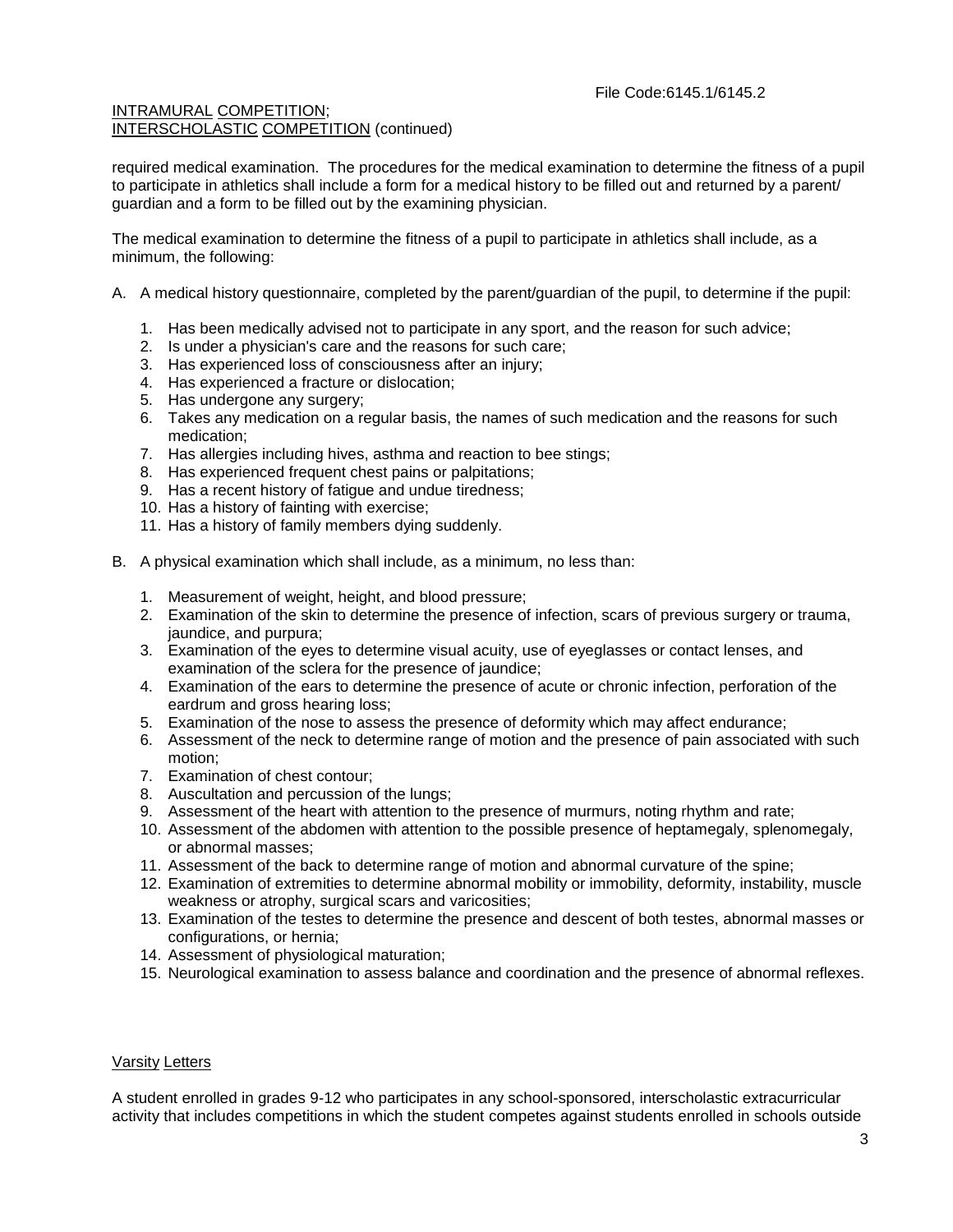of the district may be eligible to earn a varsity letter awarded by the district. The activity leader or athletic coach may as he or she deems appropriate, submit criteria for awarding varsity letters to the chief school administrator or his or her designee for approval. The chief school administrator or his or her designee shall approve the criteria for each school-sponsored, interscholastic extracurricular activity that includes competitions prior to varsity letters being awarded.

The activity leader or the athletic coach shall be responsible for development of the criteria for determining outstanding performance that qualifies a student to earn a varsity letter in the activity. The criteria shall apply to all participants in the activity and may include but are not limited to:

- A. The number of participants in the activity;
- B. The length of time the student has participated;
- C. The percentage of competitions the student has participated in;
- D. Attendance at practices and competitions;
- E. Indicators of outstanding effort, performance and teamwork.

The district shall not be required to award a varsity letter or to establish any school-sponsored, interscholastic extracurricular activity.

#### Insurance

The board may cover each participant in an extracurricular activity with insurance coverage in consultation with the current insurance carrier.

Parents/guardians shall be strongly encouraged to participate in the supplemental pupil accident insurance program offered by the board.

#### Pamphlet on Sudden Cardiac Arrest

Once each school year, the chief school administrator or designee shall distribute to parents/guardians of students participating in school sports, the New Jersey Department of Education's pamphlet on sudden cardiac death. The pamphlet includes a description of early warning signs and privately available screening options.

# Fact Sheet on the Use and Misuse of Opioid Drugs

Once each school year, the chief school administrator or designee shall distribute to parents/guardians of students participating in the interscholastic sports program or cheerleading program the educational fact sheet developed by the Commissioner of Education in consultation with the Commissioner of Health that provides information concerning the use and misuse of opioid drugs in the event that a student-athlete or cheerleader is prescribed an opioid for a sports-related injury. The district shall obtain a signed acknowledgment of the receipt of the fact sheet by the student-athlete or cheerleader and his/her parent or guardian.

# Good Sportsmanship

The board believes that instilling habits of good sportsmanship should be one of the primary goals of athletic endeavors and that all district employees should model good behaviors in this area.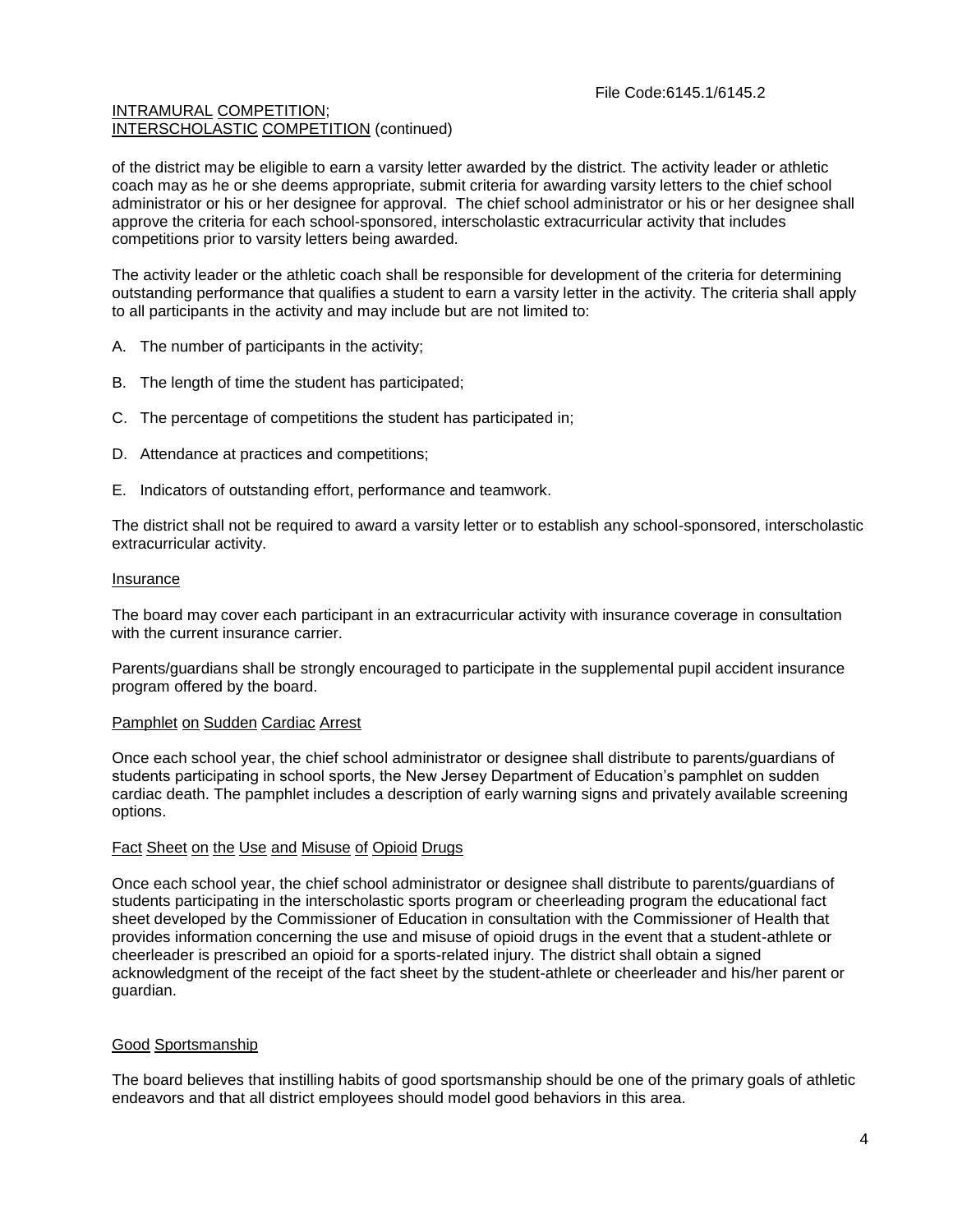It is especially important that the athletic director and coaches accept the responsibility for encouraging young athletes to handle themselves in a sportsmanlike way and be models of self-control and dignity for players and spectators. Coaches shall include discussions on courtesy and sportsmanlike behavior as part of pregame activities. Student fans shall be reminded that their conduct reflects on the schools of this district and that poor sportsmanship will be disciplined.

Parents/guardians and other adult spectators shall also be encouraged to act as models for young people by demonstrating self-control and dignity at all athletic events.

Unsportsmanlike behavior as exhibited through verbal abuse, rude gestures, taunts, obscenities, thrown objects, etc., shall not be tolerated in students, staff or any persons in attendance at district athletic competitions. Discipline may include, but not be limited to, eviction from the competition and prevention from attending further competitions.

The chief school administrator shall prepare regulations on good sportsmanship and ensure their dissemination to students, parents/guardians and the community.

| Adopted:             | July 26, 2012                                        |
|----------------------|------------------------------------------------------|
| NJSBA Review/Update: | May 28, 2015, Sept 2017, Jan 2018                    |
| Readopted:           | June 25, 2015, May 25, 2017, Oct. 19, 2017, Mar 2018 |

#### Key Words

Extracurricular Activities, Cocurricular Activities, Competition, Intramural Competition, Interscholastic **Competition** 

| Legal References: N.J.S.A. 5:17-1 et seq.                             | Athletic code of conduct permitted; "youth sports<br>event" defined                                            |
|-----------------------------------------------------------------------|----------------------------------------------------------------------------------------------------------------|
| N.J.S.A. 18A:11-3                                                     | Voluntary associations regulating conduct of student<br>activities; membership; rules and regulations; appeals |
| N.J.S.A. 18A:26-2.1 et al.                                            | Certification of director of athletics                                                                         |
| N.J.S.A. 18A:36-20                                                    | Discrimination; prohibition                                                                                    |
| N.J.S.A. 18A:40-41                                                    | Pamphlet on sudden cardiac death                                                                               |
| N.J.S.A. 18A:40-41.10                                                 | Educational fact sheet relative to use, misuse of opioid<br>drugs for sports-related injuries                  |
| <u>N.J.S.A.</u> 18A:40A-1 et seq.                                     | Substance abuse                                                                                                |
| See particularly:                                                     |                                                                                                                |
| N.J.S.A. 18A:40A-9, -10, -11                                          |                                                                                                                |
| N.J.S.A. 18A:42-2                                                     | School orchestra not to compete with civilian<br>musicians; exceptions                                         |
| N.J.S.A. 18A:42-7                                                     | Participants in certain interscholastic extracurricular<br>activities may earn varsity letter                  |
| N.J.S.A. 18A:43-1                                                     | Accident insurance for pupils authorized                                                                       |
| N.J.A.C. 6A:7-1.4                                                     | Responsibilities of the district board of education                                                            |
| N.J.A.C. 6A:7-1.7                                                     | Equality in school and classroom practices                                                                     |
| N.J.A.C. 6A:9B-5.15                                                   | Persons employed to coach for swimming or diving<br>programs                                                   |
| N.J.A.C. 6A:9B-5.16                                                   | Athletics personnel                                                                                            |
| N.J.A.C. 6A:11-4.14                                                   | Sports programs                                                                                                |
| N.J.A.C. 6A:16-2.1 et seq.<br>See particularly:<br>N.J.A.C. 6A:16-2.2 | <b>General Provisions for School Health Services</b>                                                           |
| N.J.A.C. 6A:30-1.1et seq.<br>N.J.A.C. 6A:32-9.1 et seq.               | Evaluation of the Performance of School Districts<br><b>Athletic Procedures</b>                                |